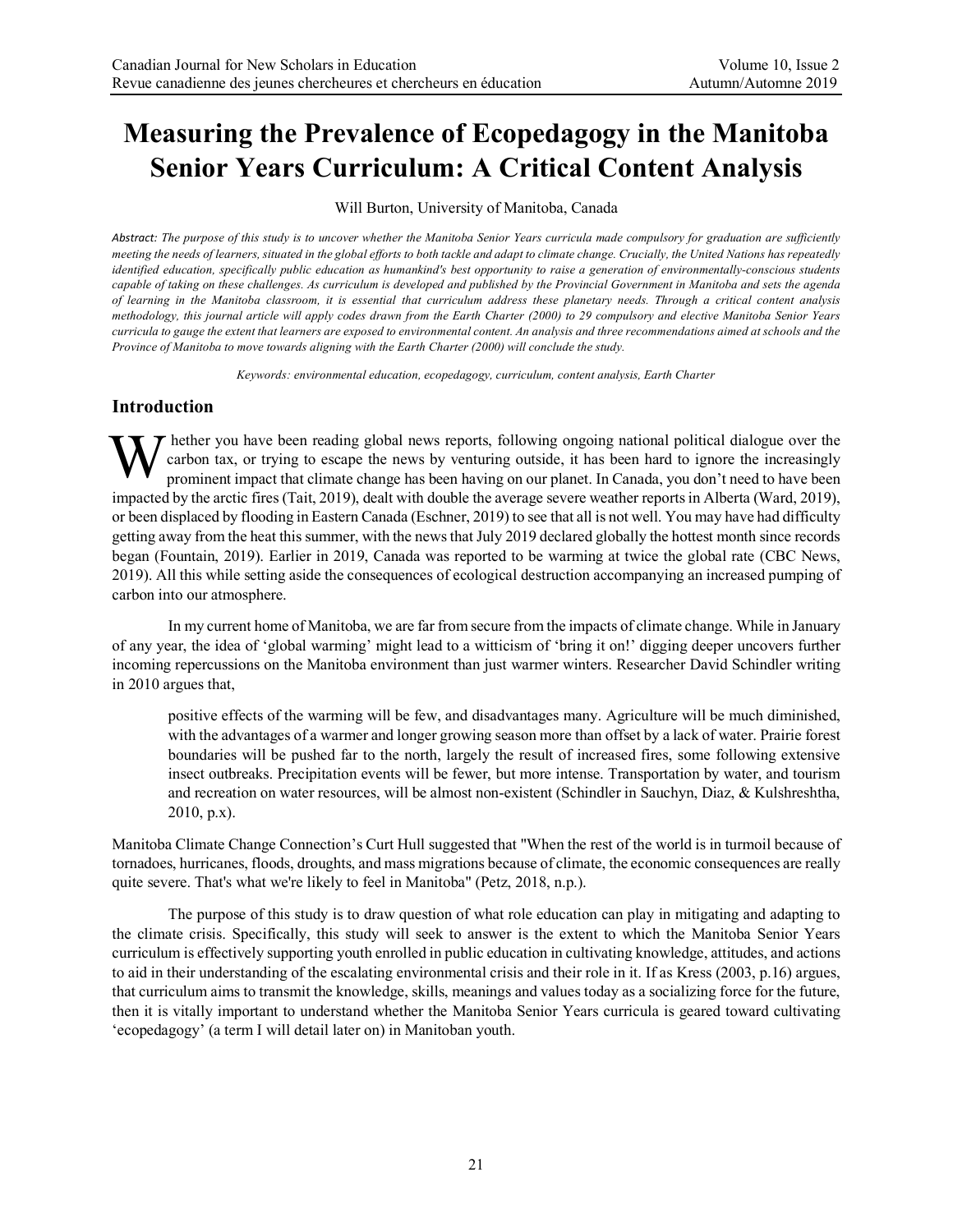## **Theoretical Foundations**

#### **The Earth Charter**

The United Nations has repeatedly identified education, specifically K-12, as humankind's best opportunity to raise a generation of ecologically conscious youth capable of taking on these challenges. In 1987 the United Nations released *Our Common Future*, better known as the Brundtland Report, with education cited as a key component in developing "changes in attitudes, in social values, and aspirations" (World Commission on Environment and Development, 1987, n.p.). The report considered that alongside non-governmental organizations and the scientific community, educational institutions "will play a crucial part in putting the world onto sustainable development paths, in laying the groundwork for Our Common Future" (World Commission on Environment and Development, 1987, n.p).

The Brundtland Report (1987) served as a starting point for a larger conversation amongst organizations educational institutions around the world towards a common objective. Ultimately it led to the creation of a charter to represent the values of *Our Common Future*, which became the Earth Charter (2000). The Charter was the result of an extensive consultation process with over 5000 individuals, culminating in "a global consensus statement of values and principles for a sustainable future," and a call for unity "to bring forth a sustainable global society founded on respect for nature, universal human rights, economic justice, and a culture of peace" (Earth Charter, 2000, n.p.).

Critical pedagogists such as Richard Kahn, Moacir Gadotti, David Grunewald, and Richard Clugston view the Earth Charter (2000) as a valuable benchmark from which developing environmentally sound pedagogy can orient. In outlining how educators might utilize the Earth Charter (2000) in their practice, Clugston and Calder (1999) identify two roles: firstly, it be employed as a framework and source of content for education for sustainable living, and secondly as a catalyst for promoting an ongoing multi-sectional dialogue on global ethics. In other words, the Earth Charter (2000) blends education for sustainable living with a critical perspective on contemporary society. Gruenewald (2004) praised it for being "able to negotiate the complex ecological interactions between science, politics, and culture, between social and ecological systems, and their impact on human and nonhuman life" (Gruenewald, 2004, p. 94).

#### **Ecopedagogy**

Kahn (2009) developed the term 'ecopedagogy' as an attempt to blend critical pedagogy and education for the environment. As Kahn correctly asserts, if we are to 'overcome previous theoretical limitations' and move both terms towards a more inclusive critical and transformative approach to education, a uniting of these concerns is necessary (Kahn, 2009). Ecopedagogy, writes Kahn

is the key process by which we might fend off the worst aspects of today's globalization, and realize more of the utopia in which non-human animals, oppressed peoples, and the planet are not wholly exterminated, but rather ecumenically brought into a new ecological society generally" (Kahn, 2009, p.525).

Further, it is an effort to,

interpolate quintessentially Freirian aims of the humanization of experience and the achievement of a just and free world with a future-oriented ecological politics that militantly opposes the globalization of neoliberalism and imperialism, on the one hand, and attempts to foment collective ecoliteracy and realize culturally relevant forms of knowledge grounded in normative concepts such as sustainability, planetarity, and biophilia on the other" (Kahn, 2010, p.18).

In education there are a range of terms that can label learning around environmental issues inside (or outside) the classroom, including *environmental education*, *ecoliteracy*, *education for sustainable development*, or *education for sustainable living* to name but a few. As seen in Table 1, these terms lack critical perspective and failure to name our dominant economic system of capitalism instrumental in the creation of the climate crisis (which has been unpacked in detail by Klein, 2014). Ecopedagogy is explicitly anti-capitalist, challenging the cultural hegemonic practice of public education as a human capital factory that perpetuates a continuation and expansion of consumer culture and widening of the human/nature divide.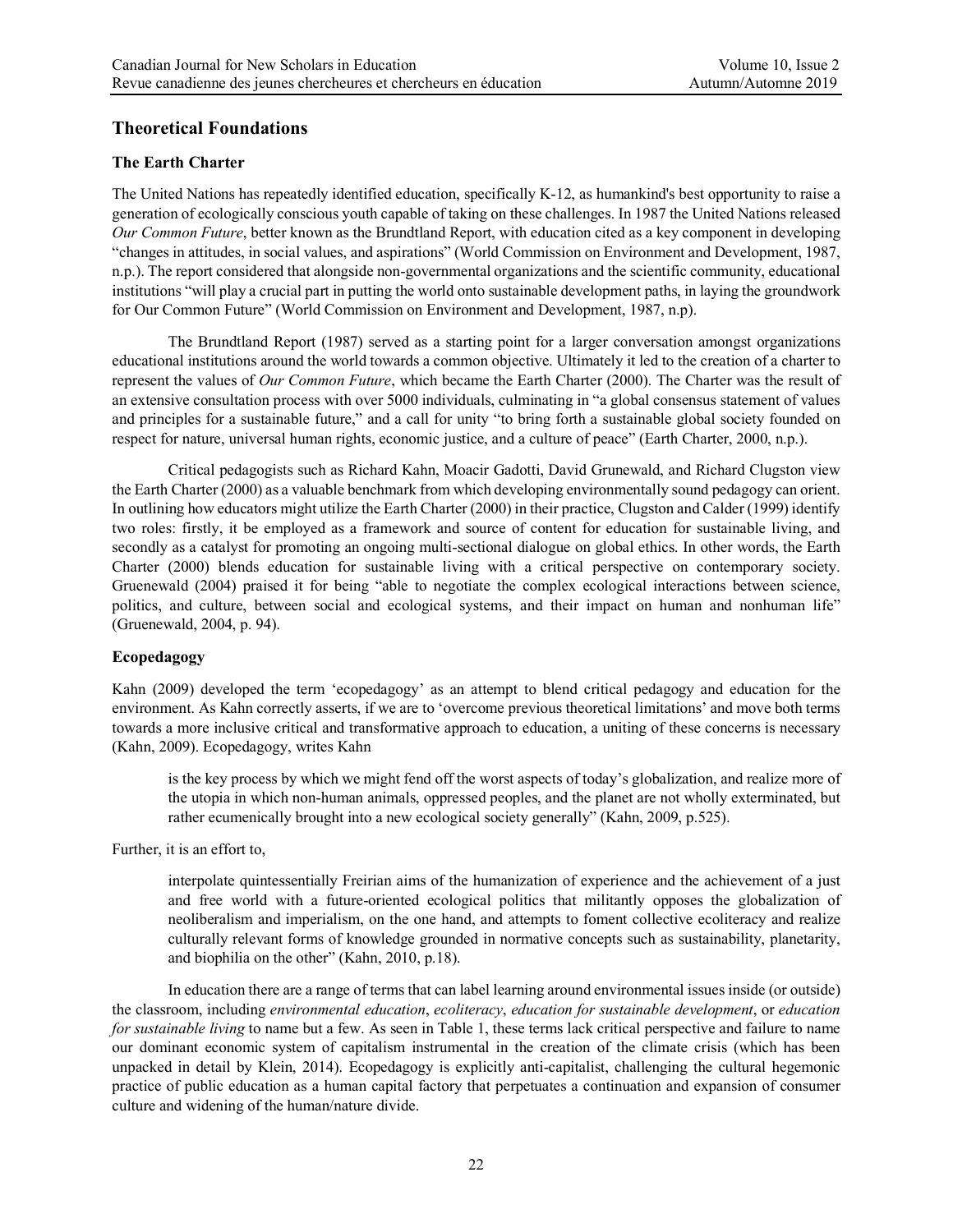| <b>Environmental Education</b>               | Aimed at producing a citizenry that is knowledgeable<br>concerning the biophysical environment and its<br>associated problems, aware of how to solve these<br>problems, and motivated to work towards their solution<br>(Stapp, 1969).                                                                                                                                                                                                                                                                                                                                                                                                                                              |
|----------------------------------------------|-------------------------------------------------------------------------------------------------------------------------------------------------------------------------------------------------------------------------------------------------------------------------------------------------------------------------------------------------------------------------------------------------------------------------------------------------------------------------------------------------------------------------------------------------------------------------------------------------------------------------------------------------------------------------------------|
| Ecoliteracy                                  | The ecologically literate person as one who possesses<br>knowledge of the interrelatedness of humans, human<br>society and the natural environment. The ecoliterate<br>citizen sees and understands the world in 'systems',<br>which is awareness of the carrying capacity, overshoot,<br>Liebig's Law of the minimum, thermodynamics, trophic<br>levels, energetics, and succession. To have ecoliteracy is<br>to have a strong knowledge of the ways in which people<br>and societies have had a destructive impact on the planet<br>(Orr, 1992).                                                                                                                                 |
| <b>Education for Sustainable Development</b> | Lester Brown, founder of the Worldwatch Institute,<br>introduced the concept of sustainability in the early<br>1980s and defined a sustainable society as one that is<br>able to satisfy its needs without diminishing the chances<br>of future generations. Sustainable development has three<br>components: (a) environment; (b) health and well-being;<br>and (c) economy. If you consider the three to be<br>overlapping circles of the same size, the area of overlap<br>in the center is the human quality of life. As the<br>environment, society, and economy become more<br>aligned, the area of overlap increases, and so does<br>human quality of life. (McKeown, 2013). |
| Education for Sustainable Living             | Supports the health and quality of life of present and<br>future generations while living within the limits of its<br>social and natural systems. It recognizes the need for<br>justice, and for physical, emotional, intellectual,<br>cultural, and spiritual sustenance (Stone, 2010).                                                                                                                                                                                                                                                                                                                                                                                            |

Table 1: Terms pertaining to instruction of environmentalism in education

I am in agreement with Shellenberger and Nordhaus (2009) who wrote critically on the failures of the last decades in *The Death of Environmentalism*, outlining that they are "convinced that modern environmentalism, with all of its unexamined assumptions, outdated concepts, and exhausted strategies, must die so that something new can live" (p.10). I see ecopedagogy as what should come next, and throughout this study will use it as a framework along with a critical content analysis methodology to undertake my work.

#### **Aim of Study**

Using the Earth Charter (2000) and the theory of ecopedagogy can provide a format for evaluating curriculum documents in an effort to gauge the environmental content learners may be exposed to in any given high school course. Every public school teacher in Manitoba is beholden to the mandated curriculum. Given the current relationship that humankind has with the planet, the current trends in society, and the view that education can play a role in encouraging youth to reconnect with nature and prepare for a warming planet, the purpose of this study is to uncover whether the Manitoba Senior Years curricula are meeting our needs as a province to develop positive attitudes, knowledge and actions in youth on Earth.

If key elements of the Earth Charter (2000), considered a vital source for moving towards a sustainable future are ignored, or even contradicted, this will have ramifications for the environment and well-being of Manitoba. Decisions on what content to include in a curriculum document are political. It is my view that if the Province of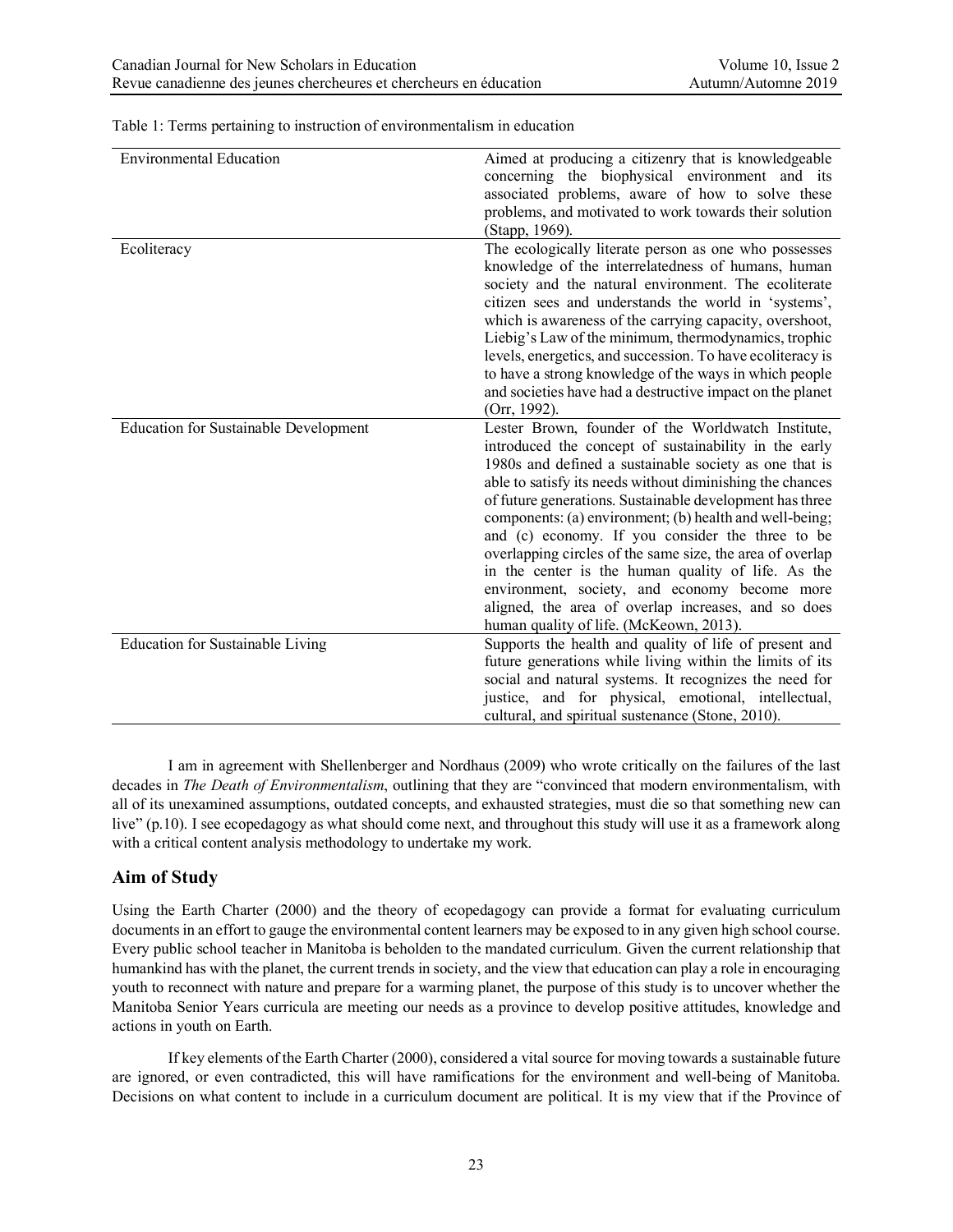Manitoba is found to be excluding education for environment completely, limit to tokenism, or outright contradicting best practices as outlined by the Earth Charter (2000), then this would be one done with intent.

#### **Literature Review**

Broadly speaking research on education for the environment in Manitoba can be divided into two categories: firstly, studies seeking to understand how effectively education for environment can or has been implemented into schools; and secondly, studies gauging student attitudes and behaviours as a result of education for environment programming.

In brief, these studies include Metz et al. (2010) who contrasted the ESD learning experiences of a school in Costa Rica with that of one in Winnipeg; Belton (2013) who used a narrative inquiry methodology to interview leaders in education for sustainable development (ESD) in England, Australia and Canada (predominantly in Winnipeg); similarly, Jacques (2012) undertook a phenomenological study interviewing six Winnipeg high school leaders in ESD; Kraljevic (2011) used a mixed-methods study to conclude whether the Manitoba Grade 10 Science curriculum was leading to improved knowledge and attitudes pertaining to the environment; Eckton (2016) undertook a participatory action research study at a Winnipeg high school to collect data on student attitudes and values pertaining to education for sustainable living (ESL); similarly, Michalos et al. (2015) surveyed 10% of Manitoban youth enrolled in Grade 10 Social Studies and Science, using a five-point scale to gauge learners knowledge, attitudes and behaviors in ESD; and Babiuk & Falkenberg (2010) undertook the largest study of ESD in Manitoba, surveying teachers, administrators and superintendents through interviews on environmental education in Manitoba.

Two conclusions can be drawn from these studies. Firstly, the siloing of subjects into separate curriculum areas prevents effective teaching for education for environment (Babiuk & Falkenberg, 2010; Belton, 2013; Eckton, 2016; Jacques, 2012; Kraljevic, 2011; Metz et al., 2010). Secondly, many educators found that either an overcrowded or overly restrictive curriculum created a challenging environment for effective teaching of education for sustainable development (Babiuk & Falkenberg, 2010; Belton, 2013; Eckton, 2016; Hart; 2002; Metz et al., 2010; Michalos et al., 2015; Jacques; 2012). As a result, in these studies the authors highlight that despite growing concern regarding the human impacts on the planet over the last decades, there is no evidence of improved environmental knowledge or positive behaviors in Manitoba learners at the senior years level (Babiuk & Falkenberg, 2010; Belton, 2013; Eckton, 2016; Hart, 2002; Jacques, 2012; Kraljevic, 2011; Metz et al., 2010; Michalos et al., 2015).

While these studies have shone a light on the work that needs to be done to improve education for environment, none have directly sought to critique and measure the quality of curriculum that directly informs the teacher's instruction. Studies from Babiuk and Falkenberg (2010), Eckton (2015), Kraljevic (2012), and Michalos et. al (2015) have aimed to gauge student knowledge or actions as a result of the current curriculum, and likewise studies from Babiuk and Falkenberg (2010) Belton (2013), Jacques (2012) have attempted to see what schools and classrooms are doing in an effort to expand education for environment. From my literature review, no studies to date have critically analyzed the Manitoba High School curriculum to measure against such a benchmark as the Earth Charter (2000).

#### **Methodology**

This research study employed a critical content analysis methodology. Content analysis (CA) is a research method that aims to draw inferences from text so a researcher may gain knowledge and understanding of a topic or phenomenon (Hsieh & Shannon, 2005). To reach this goal CA undertakes "careful, detailed, systematic examination of a particular body of material in an effort to identify patterns, themes, biases, and meanings" (Berg  $\&$  Lune, 2012, p. 349). The raw material for CA can be any form of document or communication medium (Gall, Borg, & Gall, 1996), including verbal, print, electronic, and obtained from narrative responses, surveys, interviews, focus groups, observations, or print media such as articles, books or manuals (Hsieh & Shannon, 2005). Flick (2002) claims that content analysis is one of the 'classical procedures' for analyzing textual material. For a study critically analyzing a selection of Manitoba curriculum documents, content analysis was a methodological approach that fit the material under consideration.

Manifest and latent content analysis are forms of summative content analysis. Manifest content analysis is a quantitative research method that employs coding to the content under analysis, with a view to count the appearance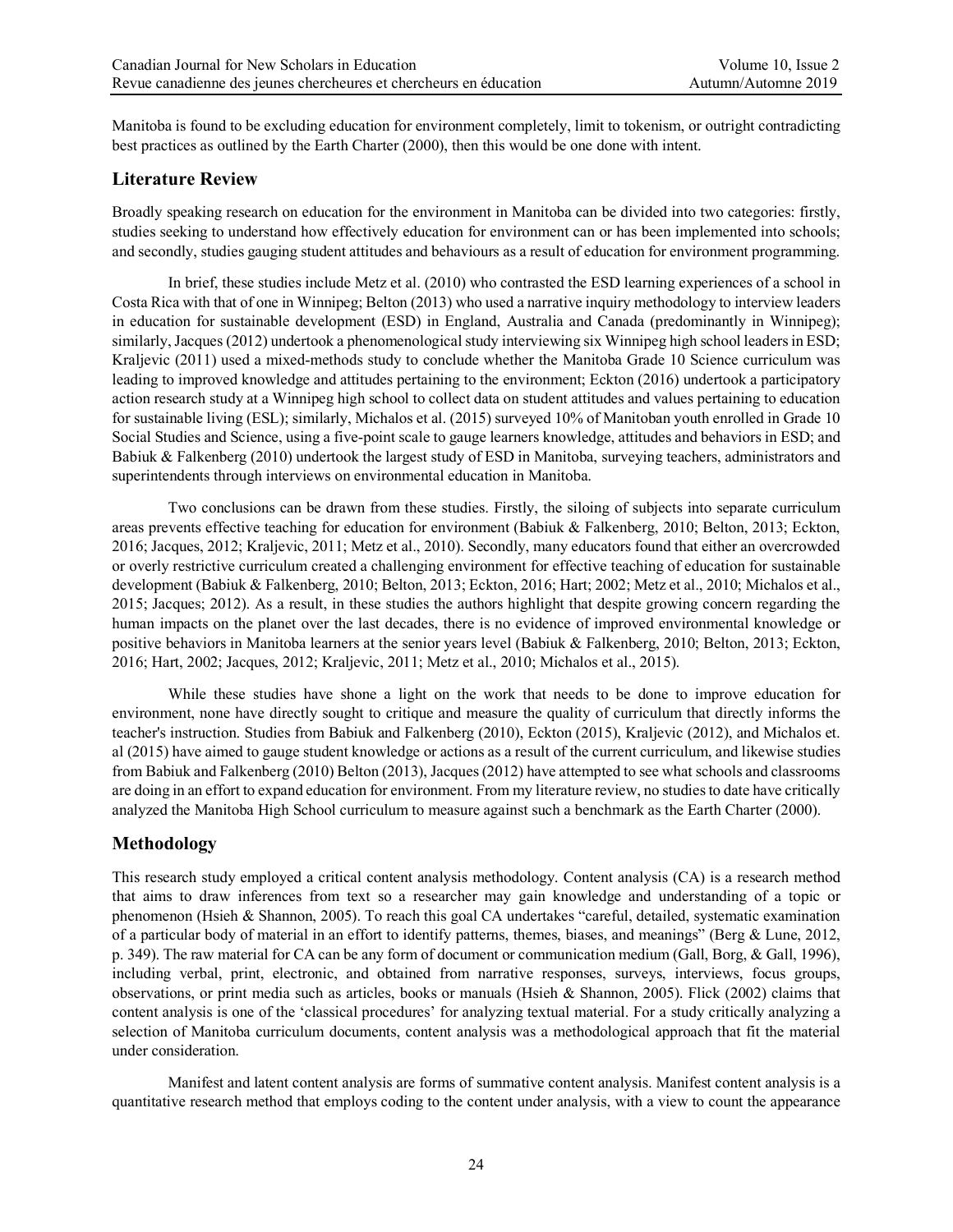of words, phrases or sentences contained within. In a second step, manifest content analysis the researcher makes "replicable and valid inferences by applying empirical and statistical methods to textual material" (Woods & Catanzaro, 1988, p. 437). Coding, where a word, word sense, sentence, passage, or whole text within a document is searched and then catalogued, aids in this process. Manifest content analysis assumes that a high frequency of particular word count means that the author values said word and its meaning - a note of vital importance when analyzing the data.

Within manifest content analysis I undertook three steps. Firstly, I established a list of 29 Manitoba curriculum documents from the senior years as the study sample. These documents covered all subject areas that students could meet content connected to ecopedagogy between Grades 9 and 12, including English Language Arts, Physical/Health Education, Science, Technology Education (including Home Economics and Food & Nutrition), Family Studies, most Social Studies. Owing to the perceived low likelihood of content connected to ecopedagogy, the selection excluded Mathematics, optional credits, and a 20-year rule of exclusion for not updated curriculum documents. Secondly, a list of 51 codes (including synonyms numbered 100) were pulled from the Earth Charter (2000). These were key words that conveyed the 'who' and 'what' required to address attitudes, knowledge and actions according to the Earth Charter (2000). Thirdly, the Manitoba curriculum documents were analyzed for frequency of codes. For every instance of the code within the curriculum document, the sentence (or paragraph if context is required to explain the reason for the code being used) was catalogued. Code occurrence in headings, tables and text was considered equal, with a word appearing once in a heading and then in the following text counted twice.

Latent content analysis is a qualitative research method in which the researcher "views each passage of the textual material within the context of the entire text" (Woods & Catanzaro, 1988, p.437). Latent content analysis seeks to understand not what word or words are included in a text, but what is implicit or explicit in their use. Researchers including Weber (1990), Babbie (2001), and Berg and Lune (2012) state that the best approach is for a researcher to use both quantitative (manifest) and qualitative (latent) when conducting content analysis studies.

Within latent content analysis I compared and contrasted each use of key word within the curriculum documents against its use within the Earth Charter (2000) ensuring that the context to which the code was used in the Earth Charter (2000), met that of the curriculum document. For example, latent content analysis was undertaken to ensure *environment* was used in a 'nature' sense, rather than 'learning environment'. The code was tabulated alongside the sentence (or paragraph) taken from the curriculum documents. Secondly, once all curriculum documents were scanned for codes and tabulated, a numeric value to represent the number of coded words, and their respective frequency of use was totaled (see Appendix A). The third and final step was to make inferences from the study.

## **Findings**

A variety of analyses were drawn from the data. Firstly, the code occurrence (CO) data was cut and isolated based on the Manitoba curriculum document (MCD), subject area, grade level and individual CO across all curriculum documents. Secondly, the data was analyzed based on these grouped sections. Cutting and analyzing the data in a variety of ways allowed for isolating variables such as Grades, subject type (such as English Language Arts, Social Studies, Science), and length of curriculum document (which varied between 7 and over 600 pages), allowing for more robust conclusions to be drawn from the data.

In total 12,245 codes were identified across the 29 MCD. All 51 codes or 100 codes including synonyms were present across the MCD. CO varied greatly across the MCD. Grouping all the MCD together, at the lower end there was only one CO of *precautionary principle* (defined as resisting the use or introduction of a product or process until its environmental safety has been proven), and at the higher end 1002 CO of *community / communities*. Other high frequency CO were *environment / environmental* (971), *politics / political / government / governance* (777), and *world / planet* (681). There were 12 codes present less than 50 times across the MCD, namely: *humanity* (18), *humane / human development* (14), *resilience* (20), *soil* (36), *air* (15), *care / compassion / love* (48), *spiritual* (39), *conservation / restoration / rehabilitation / renewal* (38), *wild* (5), *minerals / fossil fuels* (33), *pollution / toxic* (29), and *precautionary principle* (1).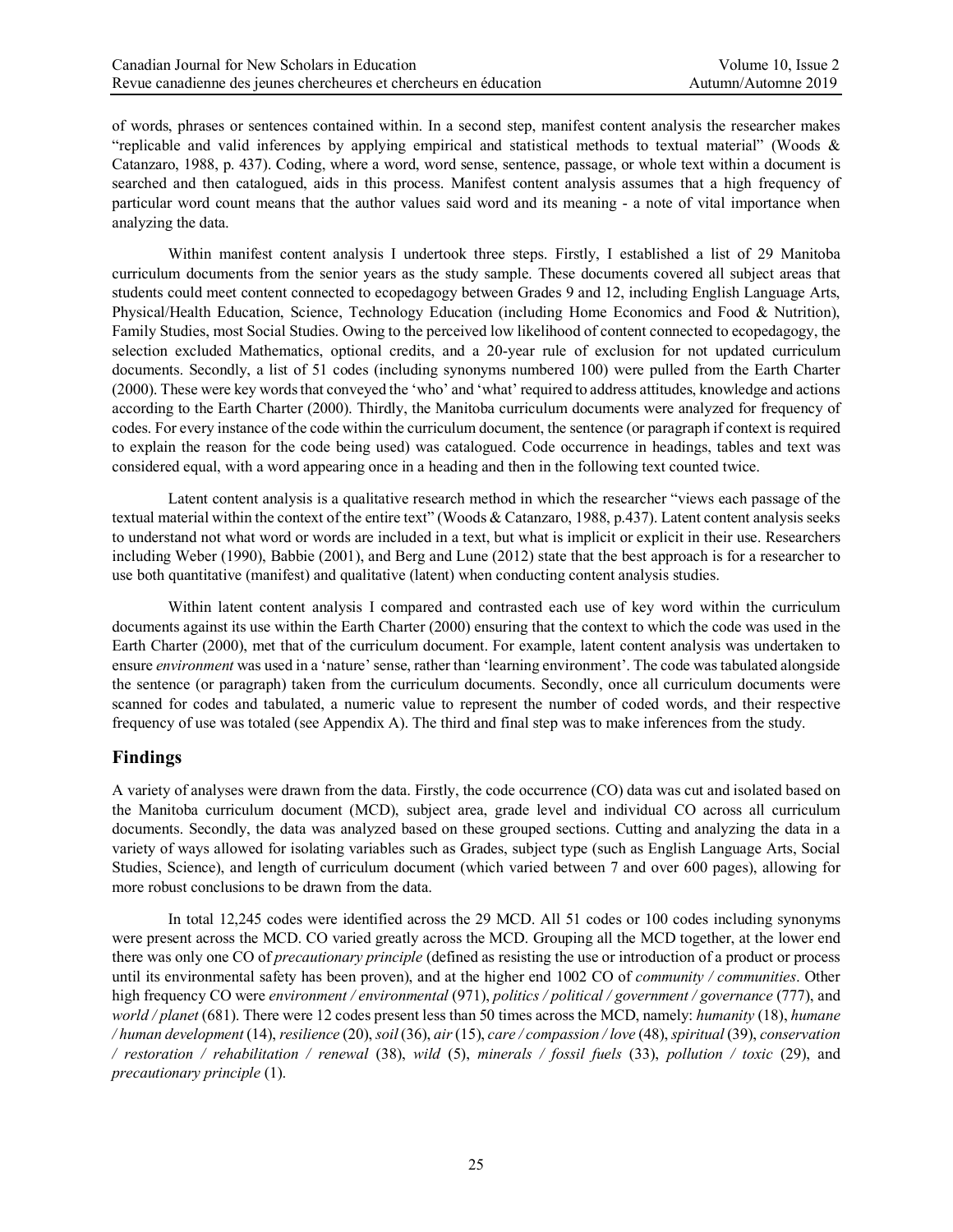There was also significant variance in the number of CO between MCD. Grade 12 Global Issues had the highest number of CO (2553), followed by Grade 10 Social Studies (1408) and Grade 11 Social Studies (943), and Grade 12 Current Topics in First Nations, Metis and Inuit Studies (918). There were seven MCD with less than 100 CO, namely: Grade 11-12 Environmental Design (86), Grade 12 Applied Family Studies (52), Grade 12 Interdisciplinary Topics in Science (21) as well as all five English Language Arts curriculum: Grade 9-12 Draft English Language Arts curriculum (57), Grade 9 ELA (57), Grade 10 ELA (46), Grade 11 ELA (74), Grade 12 ELA (48).

Themes emerging from CO separated by Grade level show the weakness of MCD at the Grade 9 and 10 level, specifically the under-representation of codes in Science and Social Studies. At present, these Grade 9 and 10 courses represent four of the five compulsory courses for Manitoba Senior Years in Social Studies and Science and therefore it is critical that the MCD contain high CO. Grade 9 Social Studies (189) and Grade 9 Science (142) had low total CO. CO separated by average codes per page allowed for a fairer point of contrast between documents with less than 200 pages and over 600 pages. Cutting the data this way showed Social Studies averaging 0.43 codes per page, and Science 0.37 average codes per page. Grade 10 Science (131) was even lower in CO ranking, averaging 0.21 codes per page – the lowest of any MCD in this study.

Another theme that emerged was the discrepancy between code meaning in CO. Codes such as *world / planet* (681), *culture* (471), *well-being / health* (498), *environment / environmental* (971), *society* (501), *sustainable / sustainability* (490), *dignity / respect* (221), and *community / communities* (1002) appeared across the majority of MCD, and in many of the MCD registered high CO. These are a diverse list of codes, but in the latent content analysis stage of methodology it became clear that other than *sustainable / sustainability*, none drew a link between dominant economic systems and environmental degradation. This finding led to a distinction between 'hard' and 'soft' codes a determination that had to be made in aligning with a theoretical approach of ecopedagogy. Hard codes resonate with ecopedagogical thinking and challenge the status quo, while soft codes do not. Examples of hard codes included *human rights / rights, justice / injustice, consumption / consume, resilience, minerals / fossil fuels, pollution / toxic* or *precautionary principle* - all of which were relatively low in CO, and not consistently present across Grade and subject areas in the MCD. Soft codes such as *world / planet*, *society*, and *community / communities* are not critical in their use and were far more prevalent across MCD.

In addition, the MCD skirt around identification of individuals, groups and dominant processes that contravene the ECP by encouraging teachers to provide students with space to undertake inquiry into issues. However, what this fails to do is demand educators to provide learning experiences that make explicit the actors and processes in contemporary society that undermine the ECP. The increasing encroachment of corporations into the classroom with packaged lesson plans preys on educators to provide learning experiences, while almost guaranteeing that the suppliers of these materials do not come under question (Tahirali, 2012, p.8).

What many of these MCD offer is either constraints or opportunities for educators to teach content related to the Earth Charter (2000). Grade 9, 10, 11 and 12 ELA and Grade 9/10, 11 and 12 Physical / Health Education MCD offer relatively few opportunities, unless the courses can be integrated with other subjects such as Technology Education, Social Studies or Science. On the other hand, there are a number of very strong MCD that align well with the Earth Charter Principles (ECP). In this category I would include Grade 12 Global Issues, Grade 12 Current Topics in First Nations, Metis and Inuit Studies, Grade 11 Topics in Science, and Grade 12 Interdisciplinary Topics in Science. These MCD either have high CO, high average codes per page, provide opportunities for students to explore issues connected to the ECP, or include an action component requiring learners to demonstrate learning through community-based projects.

Collectively summarizing the Senior Years Manitoba curriculum documents in their ability to effectively provide a platform for educators to provide experiences that connect to ecopedagogy is not possible, as there is a large amount of variance between the documents. Several of them, such as Grade 12 Global Issues and Grade 12 Current Topics in First Nations, Metis and Inuit Studies contain a high number of codes. Inquiry based courses such as Grade 11 Topics in Science and Grade 12 Interdisciplinary Topics in Science contain a high number of average number of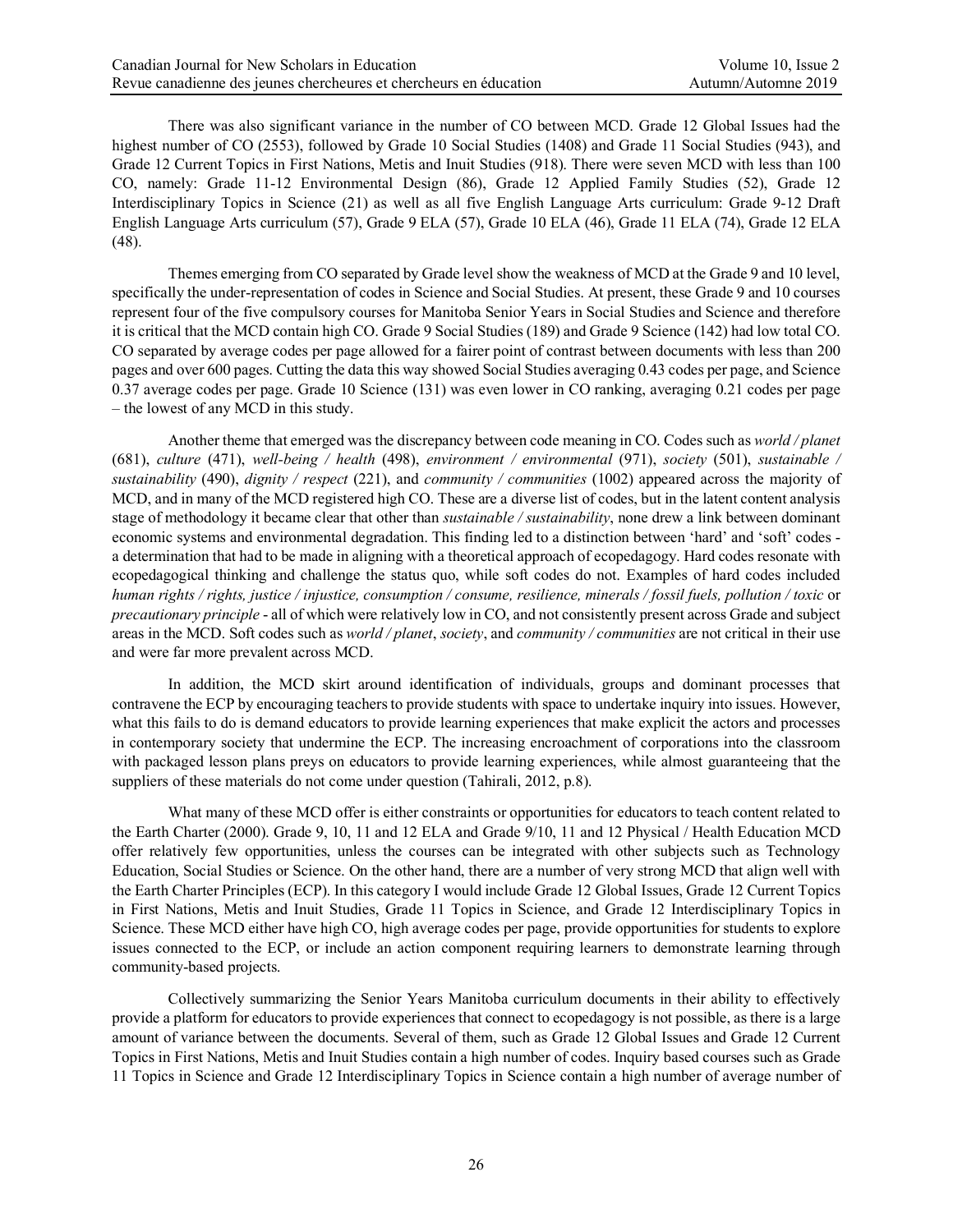codes per page and provide space for educators to guide students towards research projects that tackle many of the issues contained within the ECP.

Based on my research, an overall black or white conclusion on the ability of the MCD to support ecopedagogy in Manitoba is not possible. Rather, I accept that there are a number of things that some of the courses do well, but that to move forward and increase the exposure to ecopedagogy, the expression of Earth Charter (2000) related content needs to be expanded into more courses, with increased contact hours for learners.

#### **Recommendations**

Based on data gathered from my research I developed three recommendations aimed at the systemic level. *Recommendation 1* speaks to school administration, with *Recommendation 2* and *Recommendation 3* directed at the Province of Manitoba. Six further recommendations based on data from the study in conjunction research considered in the Literature Review can be found along with a fuller account of the study in my thesis (Burton, 2019).

#### **Recommendation 1: Schools should look to increase their capacity for offering Technology Education courses or skills across grade levels.**

Maguire and McCloat (2017) outline how Home Economics (named Technology Education in Manitoba) has "distinct qualities and progressive potential in enabling a future-oriented education and practice towards global sustainable well-being" (p.165). The subject area in Manitoba includes Family Studies, Food and Nutrition, Human Ecology, Textile Art and Design and Environmental Design courses. As a discipline, Technology Education seeks to achieve healthy and sustainable living for individuals, families and societies (Maguire & McCloat, 2017, p.166). This is a premise that aligns very closely with the Earth Charter (2000), specifically the prologue which states, "life often involves tensions between important values. This can mean difficult choices... we must find ways to harmonize diversity with unity, the exercise of freedom with the common good, short-term objectives with long-term goals" (Earth Charter, 2000).

McLaren (2015) outlines that Technology Education provides space for learners to,

apply designerly thinking through action based challenges which explore issues and opportunities, seeking to address design challenges which offer engagement to enhance, alter, change, innovate; recognise the integration and inter-dependency of people, place, culture, society, economy, industry, and environment through craft, design, engineering and developments over time; critique consequences of proposed and / or existing actions, systems, environments and artefacts; participate in meaningful and authentic contexts; identify complexity, issues and scenario-based design challenges; and recognise and select indigenous and appropriate technologies (McLaren in Stables and Keirl, Eds., 2015, p.147).

It is clear from this selected list that there are multiple components which can be pulled from Technology Education curricula that align with a variety of the principles of the Earth Charter (2000).

A relatively new area of research in education pertains to the notion of transition skills. Stephen Quilley from the University of Waterloo has written extensively about the practice that focuses learning around artisan skills such as crafts in woodland, building, field, workshop, textile and domestic areas (Quilley, 2009, p.47-48). Examples of these include carpentry, stone-walling, iron-forging, pottery, knitting, sewing and cooking. This approach to education is linked to transition communities - a growing number of communities that are moving away from a fossil fuel-based economy, towards more sustainable modes of life, so that they are more prepared for a post-oil world (more of this can be found in Rob Hopkins text, *The Transition Handbook*, 2008). Many of these skills can be found in the Technology Education classroom - skills that provide a sustainable alternative to consumer culture. Any conversation with someone a generation older leads us to realize that in Western society we are losing this institutional memory of creating, fixing and reusing that was a normal practice in the past. Technology Education could provide that important link.

Findings from my study suggest that there is a high average code occurrence per page in the Technology Education curriculum documents, which also includes high CO for *human rights / rights* (12), *justice / injustice* (11),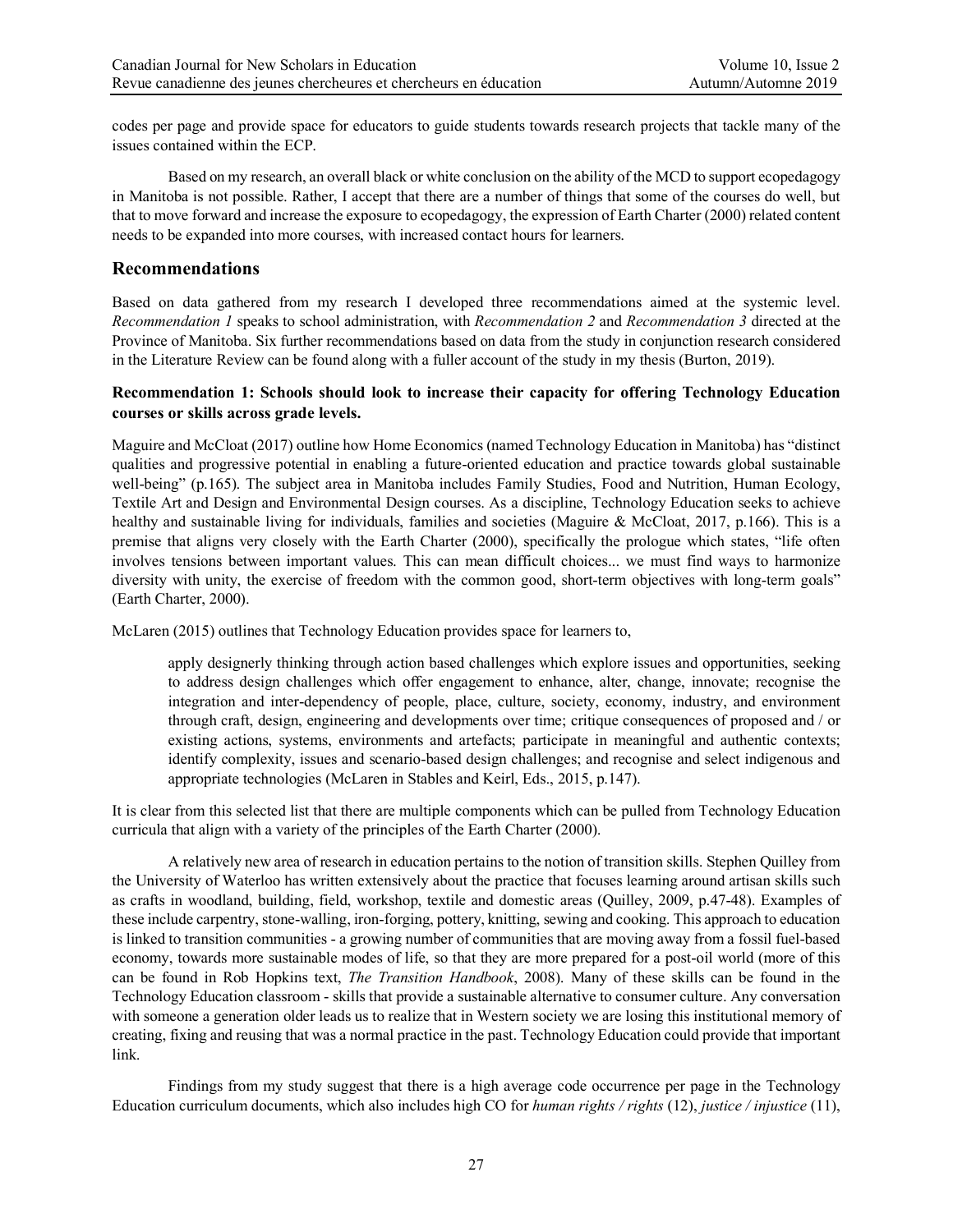*resilience* (17), *consume / consumption* (29), *sustainable / sustainability* (30), *action / praxis* (11), and *reduce / reuse / recycle* (12). Schools should ensure that they are capable of both offering and attracting learners to Technology Education courses, particularly as they are all elective courses at the Senior Years level in Manitoba. Schools may also decide to move towards making one or more Technology Education courses as compulsory for graduation, or seek to integrate elements of the Technology Education MCD into other courses, such as English Language Arts, Physical / Health Education, Social Studies, Mathematics or Science.

#### **Recommendation 2: The Government of Manitoba should seek to reform the Grade 9 and 10 Social Studies and Grade 9 Science curriculum.**

An emergent theme from the data was the weakness of the Grade 9 and 10 Social Studies and Grade 9 Science curriculum owing to their low CO and average CO per page; this has been echoed by the previous work of Kraljevic (2011), Jacques (2012), Belton (2013), Michalos et al. (2015), Eckton (2015), Henderson (2016) and the broader study by Babiuk and Falkenberg (2010). These authors have targeted the Grade 9 and 10 Social Studies and in particular the Grade 10 Science curriculum as not fit for its purpose as a flagship course for Education for Sustainable Development. As a result, I would advocate that these courses be redesigned using the Grade 12 Global Issues course as a model, with specific focus on providing more space for teacher discretion in content, opportunities for student inquiry, and community action projects. A support document for teachers that uses the Earth Charter (2000) as its foundation should be a starting point for learners.

Metz et al., (2010) argue that Grade 10 Social Studies and Grade 10 Science should be redesigned so that they merge into a larger course. Learning could be built vertically on the Grade 9 Social Studies and Science courses and include focuses on life, the natural world, systems thinking, resilience, health and human well-being, the biosphere, ecological systems, consumption and consumerism, sustainable living, conservation / restoration / rehabilitation, renewable energy, and the notion of the precautionary principle. Focuses should include local content curated by teachers, but allowing space for student inquiry. Teachers would need to be provided with resources that identify and critique the root causes of environmental degradation, such as an analysis of racism, sexism, gender, capitalism, consumerism, colonialism, dependency on oil, as well as political ideologies that exclude. The expectation should be that learners are provided with an extensive period of time for community action projects.

#### **Recommendation 3: The Government of Manitoba should move towards making Grade 12 Global Issues a compulsory course for graduation.**

One course that should be made compulsory for graduation in Manitoba is Grade 12 Global Issues. Owing to the high CO and average CO per page, making the Global Issues course a part of every learners' graduation plan would be a meaningful policy to implement, either at the school, Divisional or Provincial level (for example, Maples Met School in Seven Oaks School Division enrolls all learners in the course, integrating it with Grade 12 English Language Arts, which is compulsory for graduation). It bears repeating that according to the results of my study, Grade 12 Global Issues represents the best example of exposure to content closely associated with the Earth Charter (2000), and does so while allowing learners the opportunity to pursue learning that aligns with their interests and encourages an *action / praxis* component.

Making Global Issues a compulsory course for graduation would bring the number of compulsory courses for graduation in Manitoba from 17 to 18, and compulsory courses at the Grade 12 level to four (alongside English Language Arts, Physical / Health Education and a Mathematics course). This would still provide students in Manitoba the chance to take 12 elective courses in their four years of high school. It would also mean that a Social Studies course is compulsory at each of the four Senior Years levels (along with Grade 9 Social Studies, Grade 10 Geography and Grade 11 History of Canada). Individual schools may want to explore the possibility of making Grade 12 Global Issues compulsory themselves, without direction from the Province of Manitoba. Either way, according to the data from my study, I see this course is too valuable for exposure to environmental content for learners to opt out.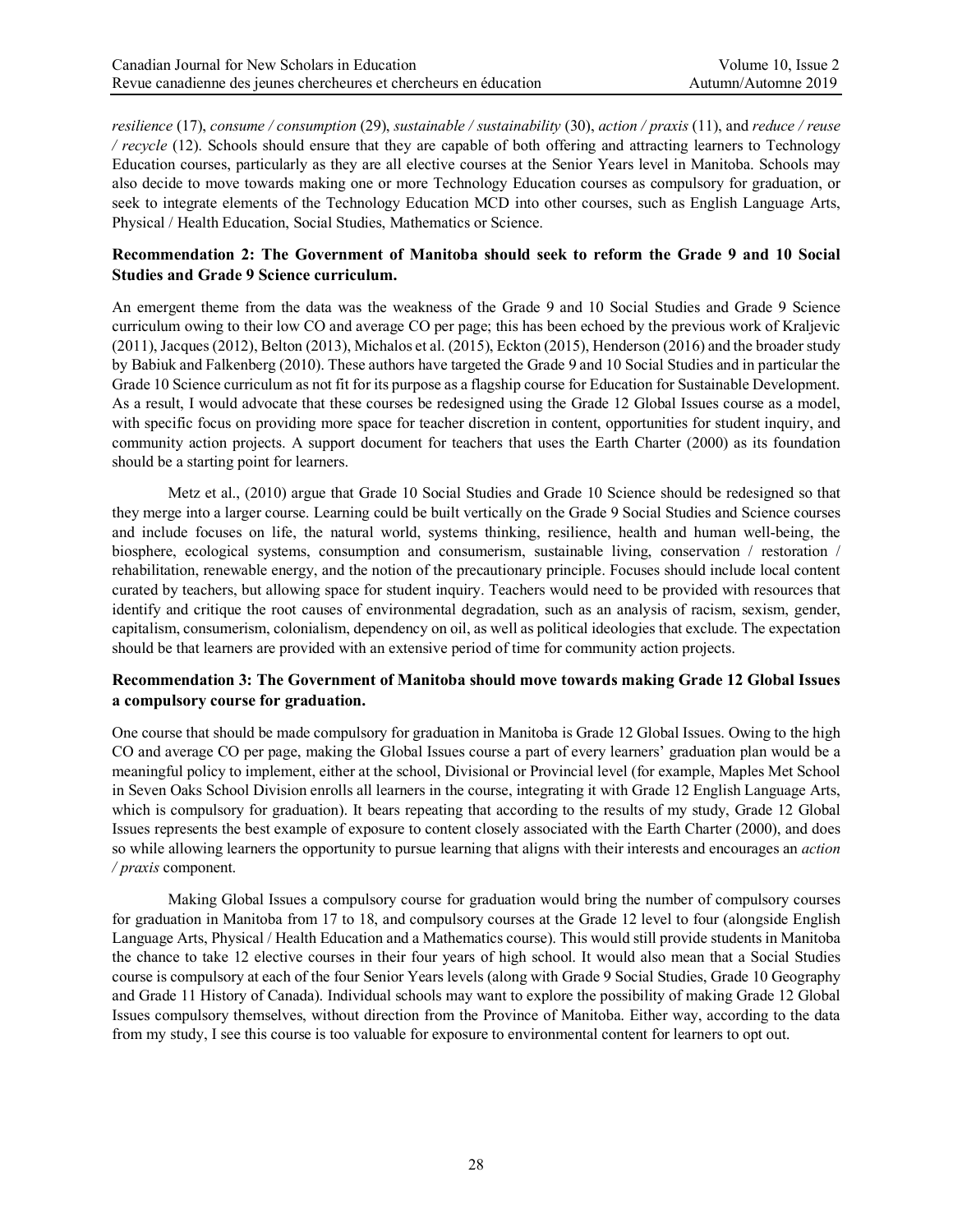# **Conclusion**

A knowledge-gap exists in our understanding of the extent to which Manitoba curriculum at the Senior Years is directing teachers to support learners to develop the knowledge, attitudes and actions in environmental consciousness. This modest study utilizing ecopedagogy and the Earth Charter (2000) has sought to both draw attention to and provide data to support the claim that more needs to be done. Limitations of this critical content analysis include drawing overly deterministic conclusions from an interpretive methodology, the use of the Earth Charter as a metric for measuring content in curriculum documents, and assumes educators are actually following and implementing curriculum as document in the classroom. Nevertheless, it is my hope that this study can spark discussion and further consideration about the content and goals of Provincially mandated learning outcomes in our classrooms.

In recent history we have seen the impact of adopting a framework designed outside of education that has impacted instruction within the classroom. In the publication of the Truth and Reconciliation Commission of Canada: Calls to Action (2015), policy makers were provided with a framework from which to redesign and reorient education in Canada. The report led to a variety of institutions to rally behind a critical common goal: reconciliation between First Nations peoples and settlers on the territory now called Canada. The Calls to Action outlined a number of different policy suggestions for different areas of Canadian society, amongst them Child Welfare, Health, Language and Culture, and Education.

What is particularly striking here is that the TRC Calls to Action emerged as the result of a societal issue (of note: Residential Schools, the Sixties Scoop, Intergenerational Trauma) with a framework to address changing knowledge, attitudes and actions through education resulting. In many ways, the TRC Calls to Action are an example of what can be achieved when a critical mass of support and accountability meet towards a common goal.

The emergence of the TRC Calls to Action are similar conditions that impetus for the Earth Charter (2000) originated. It is over 30 years since *Our Common Future* (1987) captured the world's attention with their own calls to action. Yet since that time, the planet and its human inhabitants have slid into an ever-increasingly perilous state. The underlying imperative from then remains today, and it can play a crucial role in the rethinking of education in Manitoba.

Imagine: like the TRC Calls to Action, the Earth Charter (2000) became a resource for policy makers to guide their decision making in reforming curriculum? What if School Divisions designed their Mission Statements, and schools curated their yearly School Plan around meeting the criteria of the Earth Charter (2000)? What if Faculties of Education required postsecondary students to implement principles of the Earth Charter (2000) into every lesson plan? What if students within the K-12 public school system were not measured by their ability to regurgitate content that they were 'gifted with' by a classroom teacher, but were measured yearly by their ability to demonstrate knowledge, attitudes and actions that aligned with the Earth Charter (2000)? The Earth Charter (2000) is the radical document that we need in these times to conceptualize our relationship with each other and the planet that sustains us.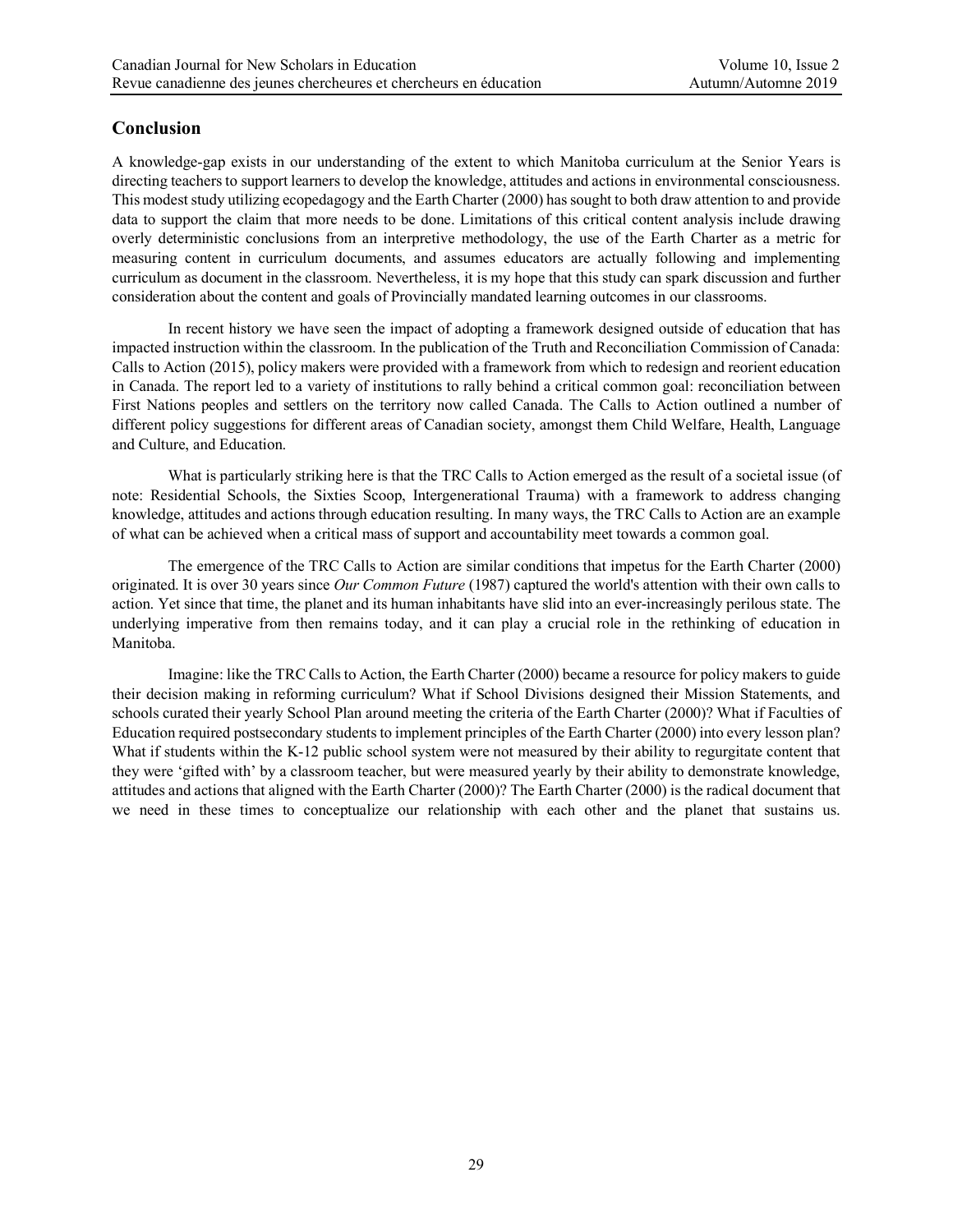#### **REFERENCES**

- Babbie, E. (2001). *The practice of social research* (9th ed.). Belmont, CA: Wadsworth Publishers.
- Babiuk, G. & Falkenberg, T. (2010). *Sustainable development and living through changing teacher education and teaching in Manitoba* (pp. 1–241). Winnipeg, MB: University of Manitoba.
- Belton, C. (2013). *Successes, drivers and barriers of education for sustainable development in Canada, England and Australia*. (Unpublished Master's Thesis). University of Manitoba, Winnipeg, MB.
- Berg, B., & Lune, H. (2012). *Qualitative research methods for the social sciences* (8th ed.). Boston, MA: Pearson.
- Burton, W. (2019). *Ecopedagogy, The Earth Charter and Manitoba curriculum: A critical content analysis*. (Unpublished Master's Thesis). University of Manitoba, Winnipeg, MB.
- Caldas-Coulthard, C. R., & Coulthard, M. (Eds.). (2003). *Texts and practices: readings in critical discourse analysis*. London, United Kingdom: Routledge.
- CBC News. (2019, April 1). Canada warming at twice the global rate, leaked report finds. *CBC News*. Retrieved from https://www.cbc.ca/news/technology/canada-warming-attwice-the-global-rate-leaked-report-finds-1.5079765
- Clugston, R. & Calder, W. (1999) Critical Dimensions of Sustainability in Higher Education. In W. Leal Filho (Ed.), *Sustainability and University Life*, New York, NY: Peter Lang Scientific Publishers
- Diaz, H. P., Kulshreshtha, S. N., Sauchyn, D. J., University of Regina, & Canadian Plains Research Center. (2010). *The new normal: the Canadian prairies in a changing climate*. Regina, SK: CPRC Press.
- Eckton, H. M. (2016). *Education for sustainable living: exploring the landscape of one urban high school's sustainability practices and values*. (Unpublished Master's Thesis). University of Manitoba, Winnipeg, MB.
- Eschner, K. (2019, April 30). Canada: Extreme floods show climate treat as experts warn of further tumult. *The Guardian*. Retrieved from https://www.theguardian.com/world/2019 /apr/30/canada-flooding-quebec-montreal-justin-trudeau-climate-change
- Flick, U. (2002). *An introduction to qualitative research*. Los Angeles, CA: Sage Publications.
- Fountain, H. (2019, August 5). How hot was July? Hotter than ever, global data shows. *The New York Times*. Retrieved from https://www.nytimes.com/2019/08/05/climate/july-hottestmonth-climate.html
- Gall, M., Borg, W. R, & Gall, J. P. (1996). *Educational research: An introduction* (6th ed.). White Plains, N.Y: Longman.
- Gruenewald, D. A. (2004). A Foucauldian analysis of environmental education: Toward the socioecological challenge of the Earth Charter (2000). *Curriculum Inquiry*, 34 (1), 71–107.
- Hart, P. (2002). Environment in the science curriculum: The politics of change in the Pan-Canadian science curriculum development process. *International Journal of Science Education*, 24(11), 1239–1254.
- Henderson, M. (2016). *Bridging the ecological knowledge and knowledge-action gaps: a utopian vision for education in Manitoba*. (Unpublished Master's Thesis) University of Manitoba, Winnipeg, MB.
- Hsieh, H., & Shannon, S. (2005). Three Approaches to Qualitative Content Analysis. *Qualitative Health Research*, 15 (9), 1277-1288.
- Jacques, C. (2012). *The green Don Quixotes: Values development of education for sustainable Development teachers*. (Unpublished Master's Thesis). University of Manitoba, Winnipeg, MB.
- Kahn, R. (2009) Towards Ecopedagogy: Weaving a Broad-based Pedagogy of Liberation for Animals, Nature, and the Oppressed People of the Earth. In Darder, A., Baltodano, M., & Torres, R. D. (Eds.)., *The critical pedagogy reader* (2nd ed). New York, NY: Routledge.
- Kahn, R. V. (2010). C*ritical pedagogy, ecoliteracy, & planetary crisis: the ecopedagogy movement*. New York, NY: Peter Lang.
- Klein, N. (2014). This changes everything: capitalism vs. the climate. New York, NY: Simon & Schuster.
- Kraljevic, G. M. (2011). *Does the Manitoba science curriculum help teach teens to be more environmentallyminded?* (Unpublished Master's Thesis) University of Manitoba, Winnipeg, MB.
- Maguire H. & McCloat A. (2017) Home Economics Education: Preparation for a Sustainable and Healthy Future. In *EarthEd. State of the World* (pp. 165-178). Island Press, Washington, DC.
- McKeown, R., & Nolet, V. (Eds.). (2013) *Schooling for sustainable development in Canada and the United States.* New York, NY: Springer.
- Mclaren S.V. (2015) Policy Formulation and Enactment. In Stables K., Keirl S. (Eds.) *Environment, Ethics and Cultures. International Technology Education Studies* (Vol. 5) Rotterdam: Sense Publishers.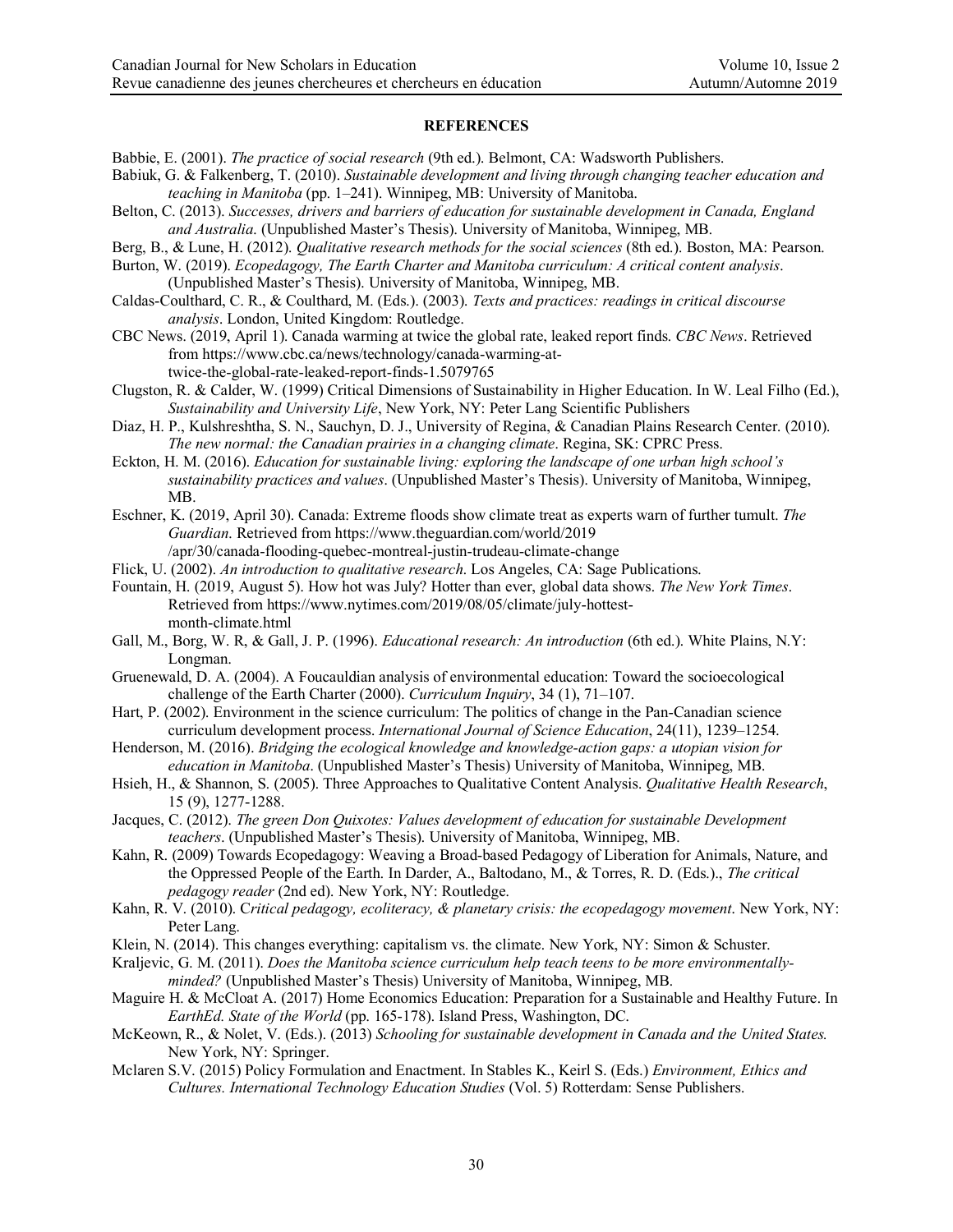- Metz, D., McMillan, B., Maxwell, M., & Tetrault, A. (2010). Securing the place of educating for sustainable development within existing curriculum frameworks: A reflective analysis. *Canadian Journal of Environmental Education*, *15*, 150–169.
- Michalos, A., Kahlke, P., Rempel, K., Louhivuori, A., MacDiarmid, A., Creech, H., & Buckler, C. (2015). Progress in measuring knowledge, attitudes and behaviours concerning sustainable development among tenth grade students in Manitoba. *An International and Interdisciplinary Journal for Quality-of-Life Measurement, 123*(2), 303–336.
- Orr, D. W. (1992). *Ecological Literacy: Education and the Transition to a Postmodern World*. Albany, NY: State University of New York Press.
- Petz, S. (2018, October 4). 'Hotter hot spells and colder cold spells': climate change already making a mark on Manitoba. CBC News. Retrieved from https://www.cbc.ca/news/ canada/manitoba/climate-changemanitoba-un-report-1.4862555
- Shellenberger, M., & Nordhaus, T. (2009). The death of environmentalism. Geopolitics, History and International Relations, 1 (1), 121–163.
- Stapp, W. B. (1969). The concept of environmental education. *The Journal of Environmental Education*, *1*(1), 30– 35.
- Stone, M. (2010, October 9). What is education for sustainable living? Centre for Ecoliteracy. Retrieved from https://www.ecoliteracy.org/article/what-education-sustainable-living
- Quilley, S. (2009). Transition Skills: skills for transition to a post-fossil-fuel age. In Stibbe, A. (Ed.), *The handbook of sustainability literacy: skills for a changing world* (pp. 43-50). United Kingdom: Green Books.
- Tahirali, J. (2012, October 12). Energy lessons. Canadian Geographic, 132 , 8. Retrieved from http://uml.idm.oclc.org/login?url=https://search-proquest-com.uml.idm.oclc.org/docview/13 14351814?accountid=14569
- Tait, C. (2019, August 2). "Climate change makes it worse": Arctic fires threaten more dark days in the North. The Globe and Mail. Retrieved from https://www.theglobeandmail.com/
	- canada/article-climate-change-makes-it-worse-arctic-fires-threaten-more-dark-days/
- Truth and Reconciliation Commission of Canada. (2015). Truth and Reconciliation: Calls to Action. Winnipeg, MB. Retrieved from http://nctr.ca/assets/reports/Calls\_to\_Action\_English2.pdf
- United Nations. (2000). *The Earth Charter*. Retrieved from http://earthcharter.org/discover /the-earth-charter/
- Ward, R. (2019, August 2). Alberta's 'stormy summer' clocks record tornado and hail reports. *CBC News.* Retrieved from https://www.cbc.ca/news/canada/calgary/stormy-summer
	- -alberta-1.5234872

Weber, R. (1990). *Basic content analysis*. London, UK: SAGE.

Woods, N., & Catanzaro, M. (1988). *Nursing research: Theory and practice*. St. Louis: Mosby.

World Commission on Environment and Development. (1987). *Our common future*. Oxford, UK: Oxford University Press.

#### **ABOUT THE AUTHOR**

Will Burton is a high school teacher at Maples Met School, a project-based learning school in Winnipeg. He recently completed his Masters in Education for Sustainability and Well-Being at the University of Manitoba.